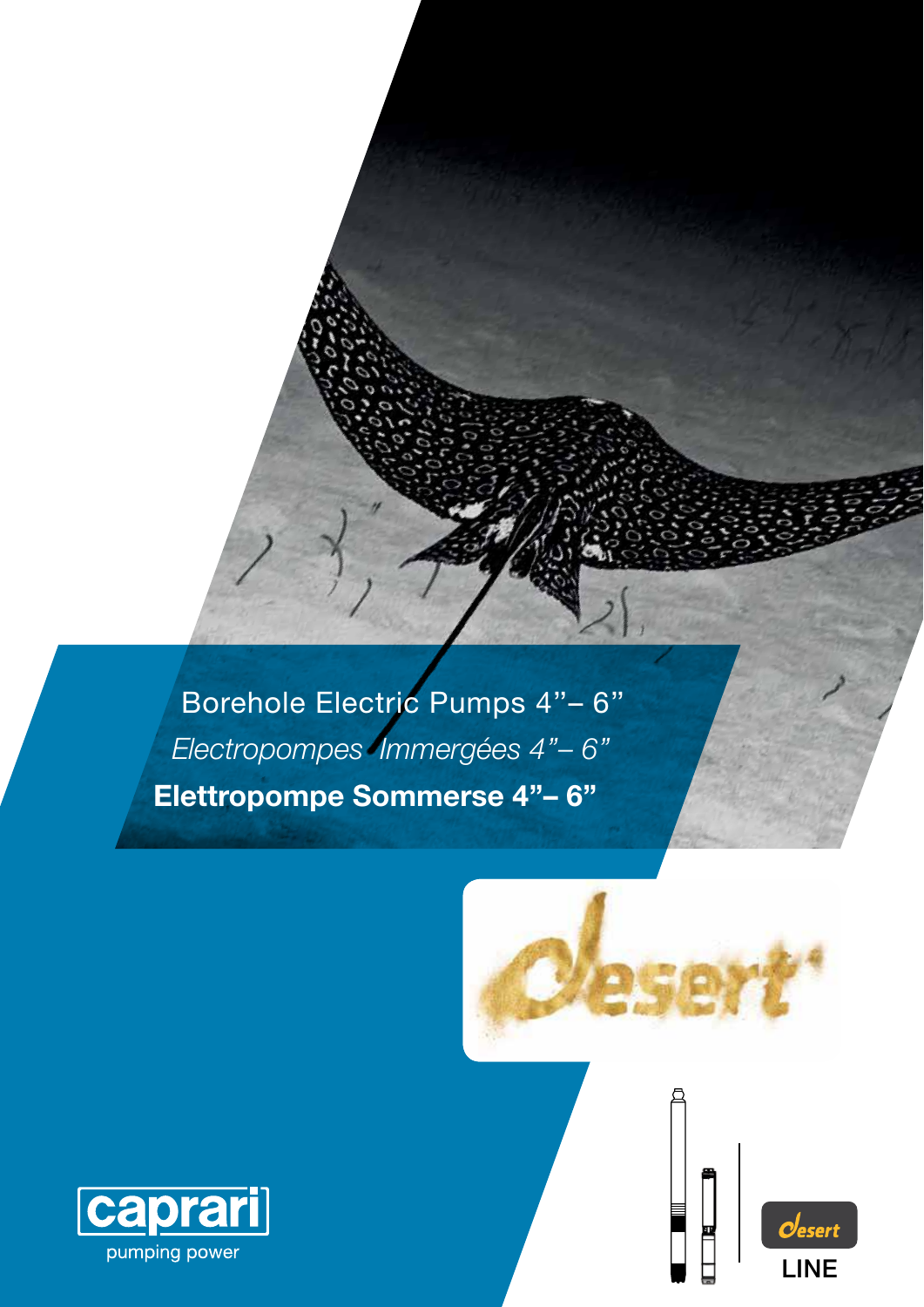

The right choice for high concentrations of solids and sand up to  $300 g/m<sup>3</sup>$ 

*La solution pour les fortes concentrations de solides et de sable jusqu'à 300 g/m<sup>3</sup>*

## **La soluzione per alte concentrazioni di solidi e sabbia fino a 300 g/m<sup>3</sup>**



The new 4" and 6" submersible pumps for small and medium-size wells are Caprari's answer to the need for high performance plus long life in extremely heavy duty conditions. Compact and stainless, they combine power and reliability thanks to their pioneering type of construction and the quality of the materials.

*Les nouvelles pompes immergées 4" et 6" destinées aux puits de petites et moyennes dimensions sont la réponse Caprari à l'exigence d'allier les hautes performances à la*  **prestazioni a lunga durata in condizioni**  *durée de vie dans des conditions d'utilisation particulièrement difficiles Compactes et inoxydables, elles allient puissance et fiabilité grâce à la qualité des matériaux utilisés et aux solutions novatrices de fabrication.*

**Le nuove sommerse 4'' e 6'', per piccoli e medi pozzi rappresentano la risposta Caprari all'esigenza di coniugare elevate di utilizzo estremamente gravose. Compatte ed inossidabili, uniscono potenza ed affidabilità grazie alla qualità dei materiali utilizzati e alle innovative soluzioni adottate.**

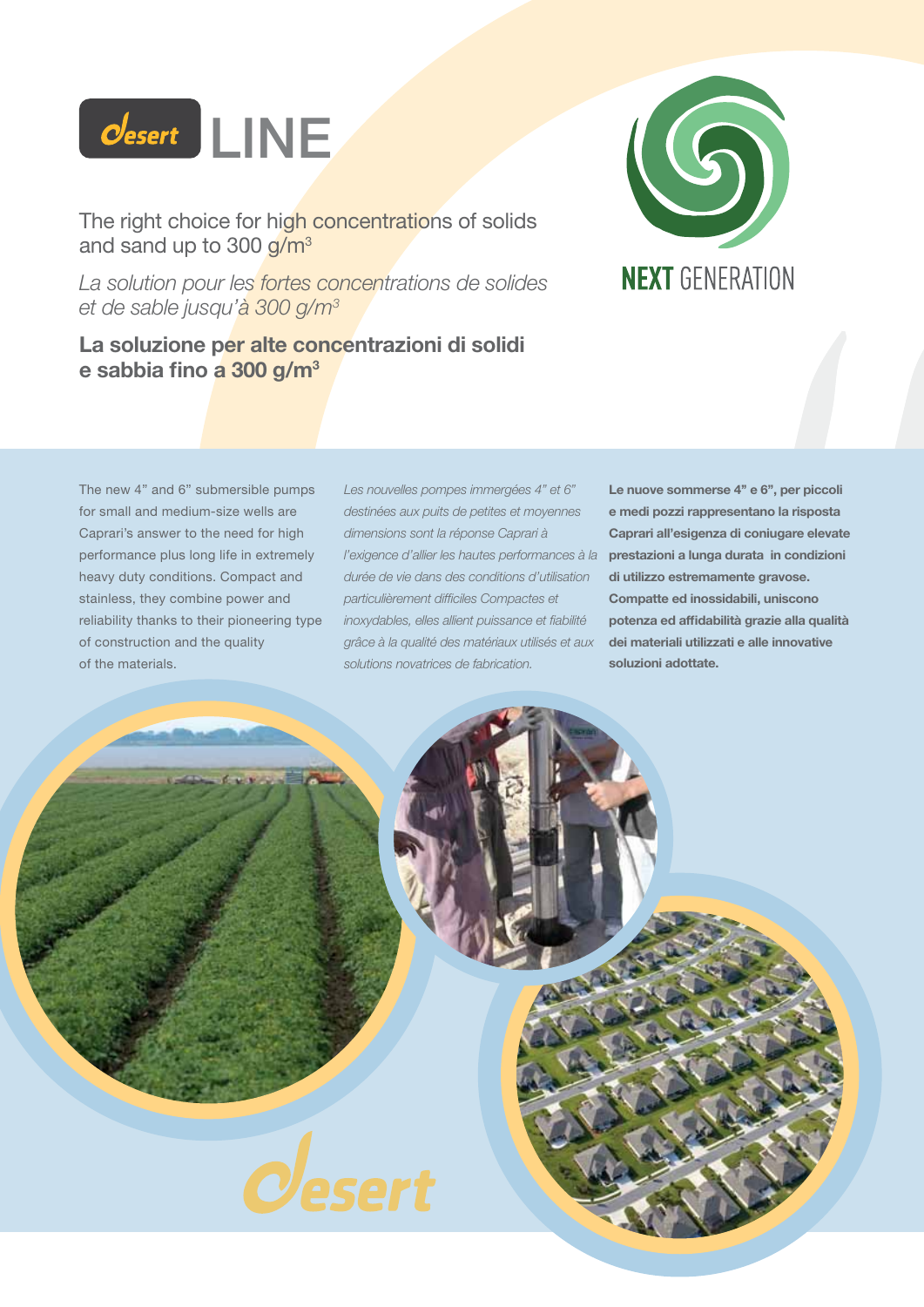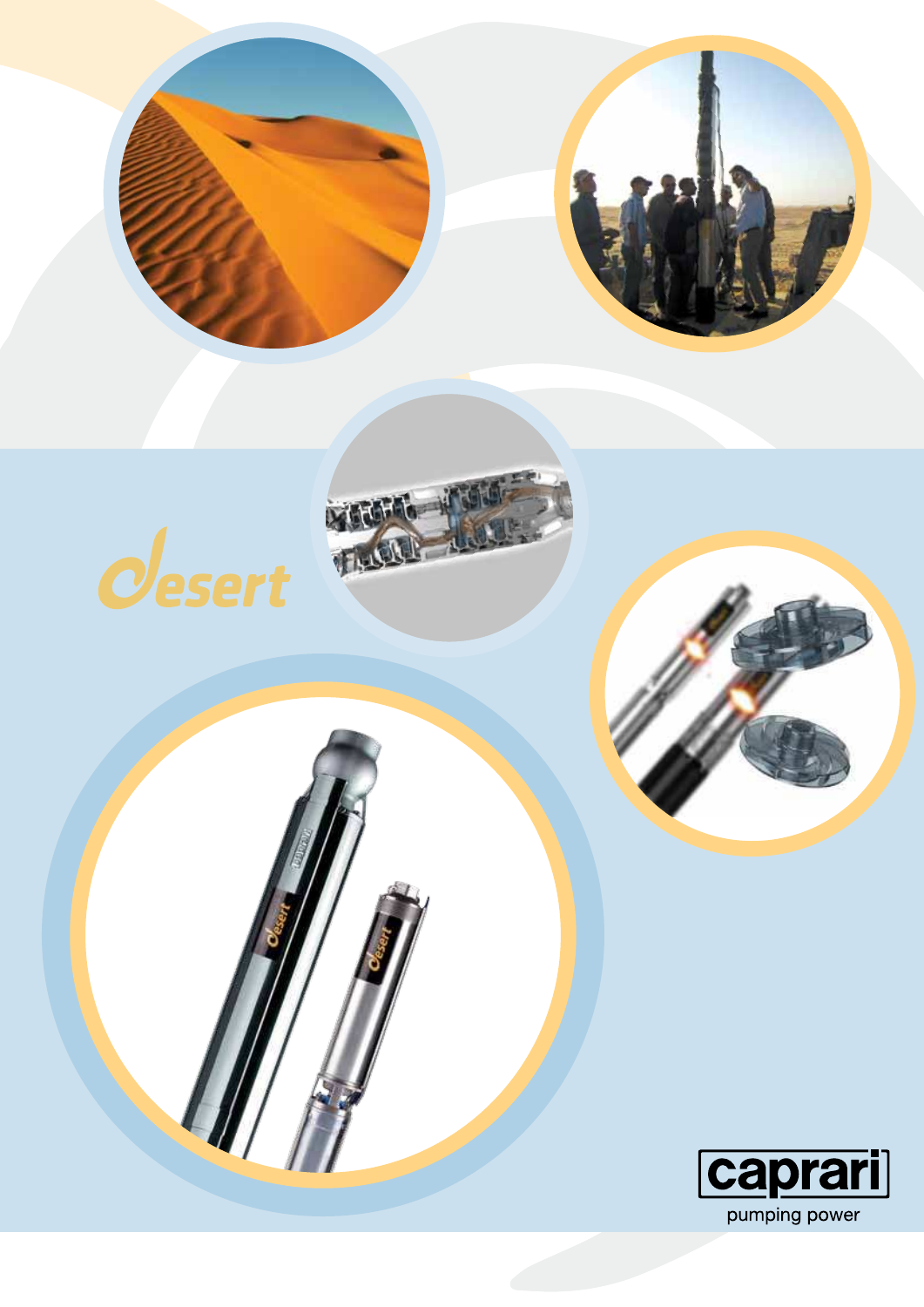



- **B** Bearing protection *Protection du palier de support* **Protezione della supportazione**
- **B** Bushings in sandproof material *Bagues en matériau anti-sable*  **Bussole in materiale antisabbia**
- $\blacksquare$  Impellers in technopolymer with additional reinforcing *Roues en polymère technique à haute résistance à l'abrasion* **Giranti in tecnopolimero ancora più rinforzato**
- **Defender®**: protects both pump and electric motor from corrosion and galvanic currents by passivating the stainless steel *Defender® : fait fonction d'inhibiteur de la corrosion électro-chimique, en permettant la passivation de l'acier inoxydable, il protège aussi bien la pompe que le moteur électrique* Defender®**: funge da protettore sia della pompa che del motore elettrico, dalla corrosione e dalle correnti galvaniche passivando l'acciaio inox**
- **P** Performance in accordance with ISO9906 standard grade 3B *Performances selon les normes ISO 9906 grade 3B* **Prestazioni secondo la norma ISO 9906 grado 3B**
- Machines conform to 2009/125/EC Directive (EcoDesign ErP) *Machines conformes à la Directive 2009/125/CE (EcoDesign – ErP)* **Macchine conformi alla Direttiva 2009/125/CE (EcoDesign - ErP)**









**Caprari International Patent** 

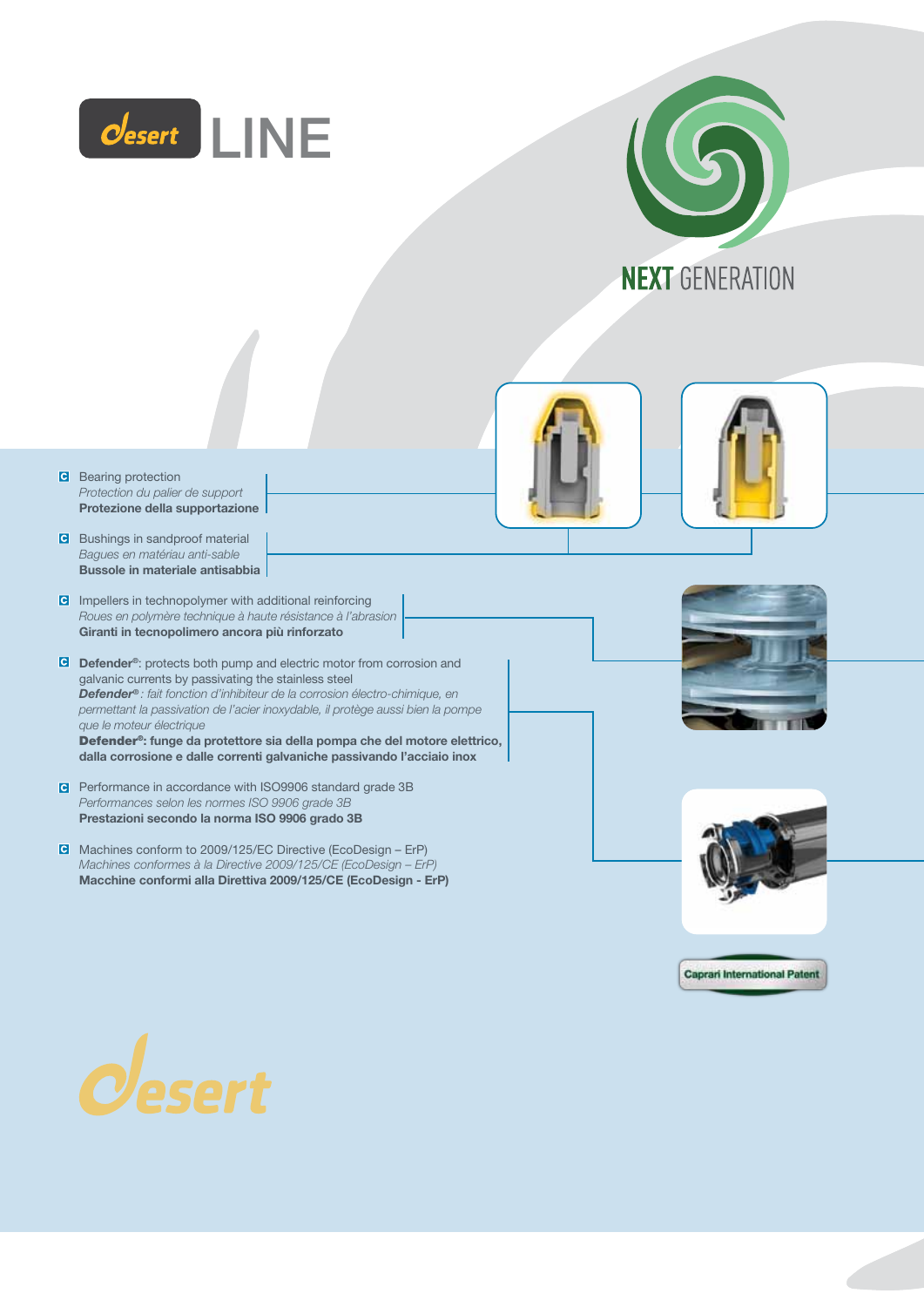# **<sup>E</sup>Xtra Performance g/m<sup>3</sup> up to450**

pumps for specific applications with high percentage of solids and sand

*pompes pour applications spécifiques à haute teneur en solides et sable*

**pompe per applicazioni specifiche ad alto contenuto di sabbia**

## E4XPD60

## E6XPD52

with Easy-Check System with Smart-Fix System *avec Easy-Check System avec Smart-Fix System*  **con Easy-Check System con Smart-Fix System**

Caprari International Patent

ام 1



Caprari International Patent



Caprari International Patent

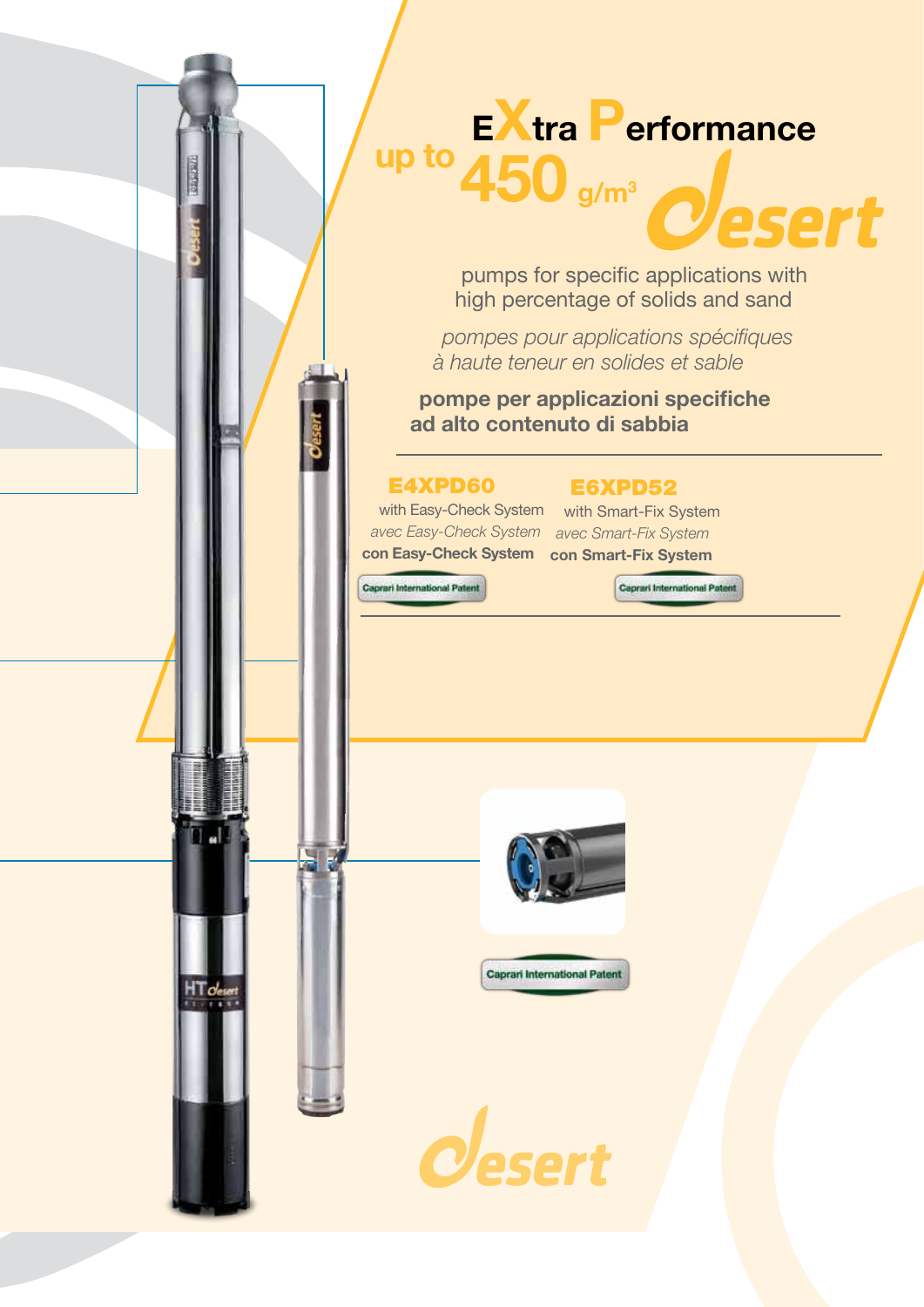

As well as featuring all the characteristics and advantages of the E4XP Energy version, E4XED Desert guarantees reliable operation in extreme conditions

*Tout en maintenant les caractéristiques et les avantages offerts par la E4XP energy, la E4XED desert apporte la garantie d'une fiabilité de fonctionnement même dans des conditions extrêmes*

**Mantenendo inalterate le caratteristiche e i vantaggi offerti dalla E4XP energy, la E4XED Desert garantisce affidabilità di funzionamento anche in condizioni estreme**

### Caprari **Sand Out-System**

The new wear ring system ensures long life and reliable operation even when the pumped fluid contains large amounts of sand and solids. It also provides a reliable starting surge, thereby avoiding maintenance costs due to faulty operation

#### *Caprari Sand Out-System*

*Le nouveau système de bague d'usure augmente la durée et la fiabilité de fonctionnement même en présence de grosses quantités de sable et de solides, il garantit également le bon démarrage, en évitant les coûts d'entretien dus à un éventuel blocage*

#### **Caprari** Sand Out-System

**Il nuovo sistema di rasamento assicura durata ed affidabilità di funzionamento anche in presenza di grosse quantità di sabbia e solidi; inoltre garantisce lo spunto all'avviamento, evitando costi di manutenzione dovuti al malfunzionamento**





Certification for use with drinking water: DM174, ACS *Certification pour l'emploi en eau potable : DM174, ACS*  **Certificazione per l'impiego in acqua potabile: DM174, ACS**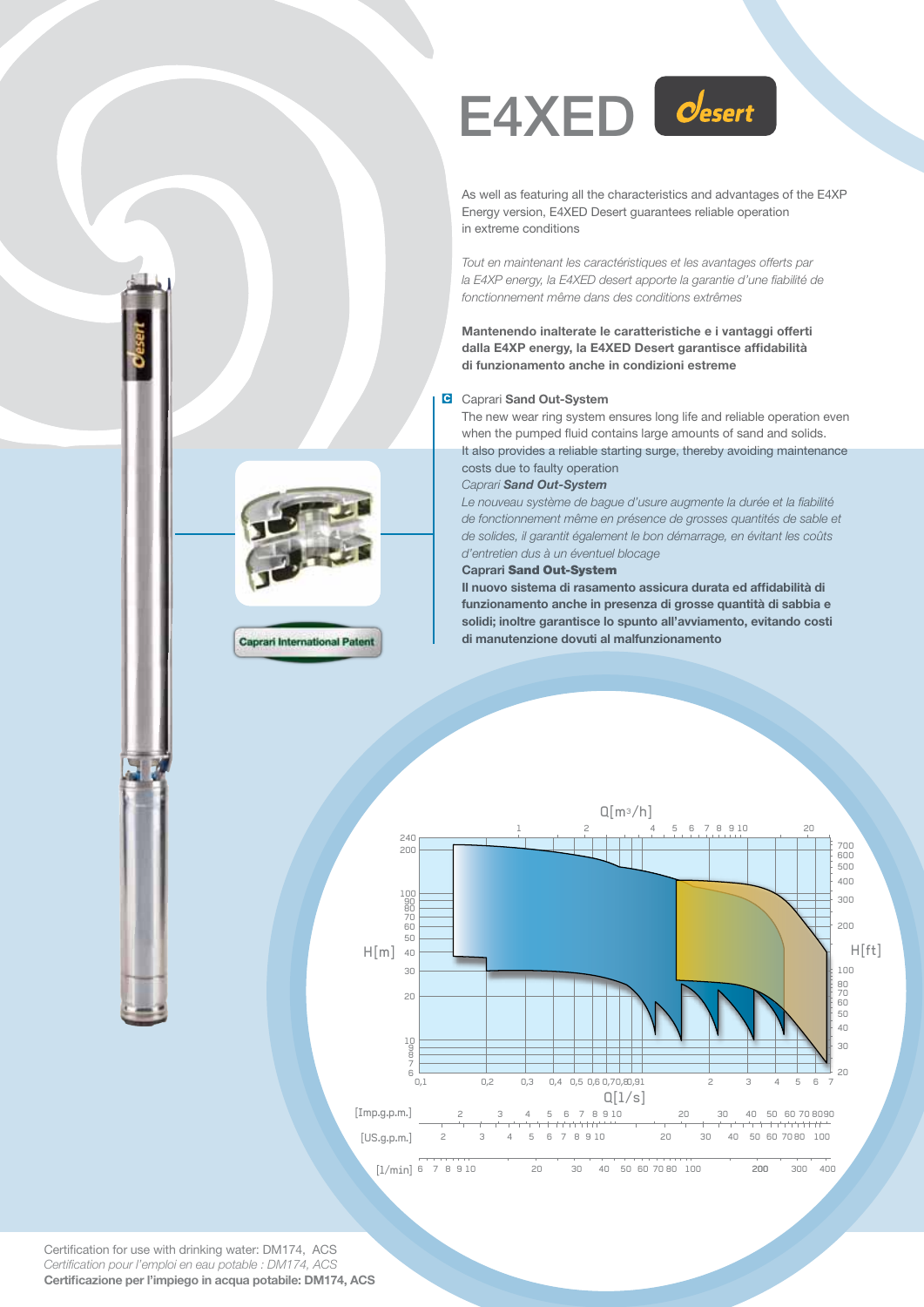

Thanks to components designed with increasing accuracy and materials that are becoming more and more performance-oriented, these pumps are at the top of their category as to abrasion resistance and, more generally, use in extreme conditions

*Grâce à la conception des composants de plus en plus poussée et à l'utilisation de matériaux toujours plus performants, la machine se place en haut de gamme pour sa résistance à l'abrasion, et en général, pour les applications les plus extrêmes*

**Grazie ad una sempre più accurata progettazione dei componenti e all'utilizzo di materiali sempre più performanti, la macchina si pone ai vertici per resistenza all'abrasione e, in generale, per le applicazioni più gravose**

Caprari **Smart-Fix System** Valve-pump casing fastening system *Caprari Smart-Fix System Système de fixation clapet/corps de pompe* **Caprari** Smart-Fix System **Sistema di fissaggio valvola-corpo pompa**

**B** Bearings protected against the entrance of sand *Cousinettes protégés des entrées de sable* **Cuscinetti protetti dall'ingresso di sabbia**



Certification for use with drinking water: DM174, WRAS, ACS, KTW-W270 *Certification pour l'emploi en eau potable : DM174, WRAS, ACS, KTW-W270*  **Certificazione per l'impiego in acqua potabile: DM174, WRAS, ACS, KTW-W270**

**Caprari International Patent**